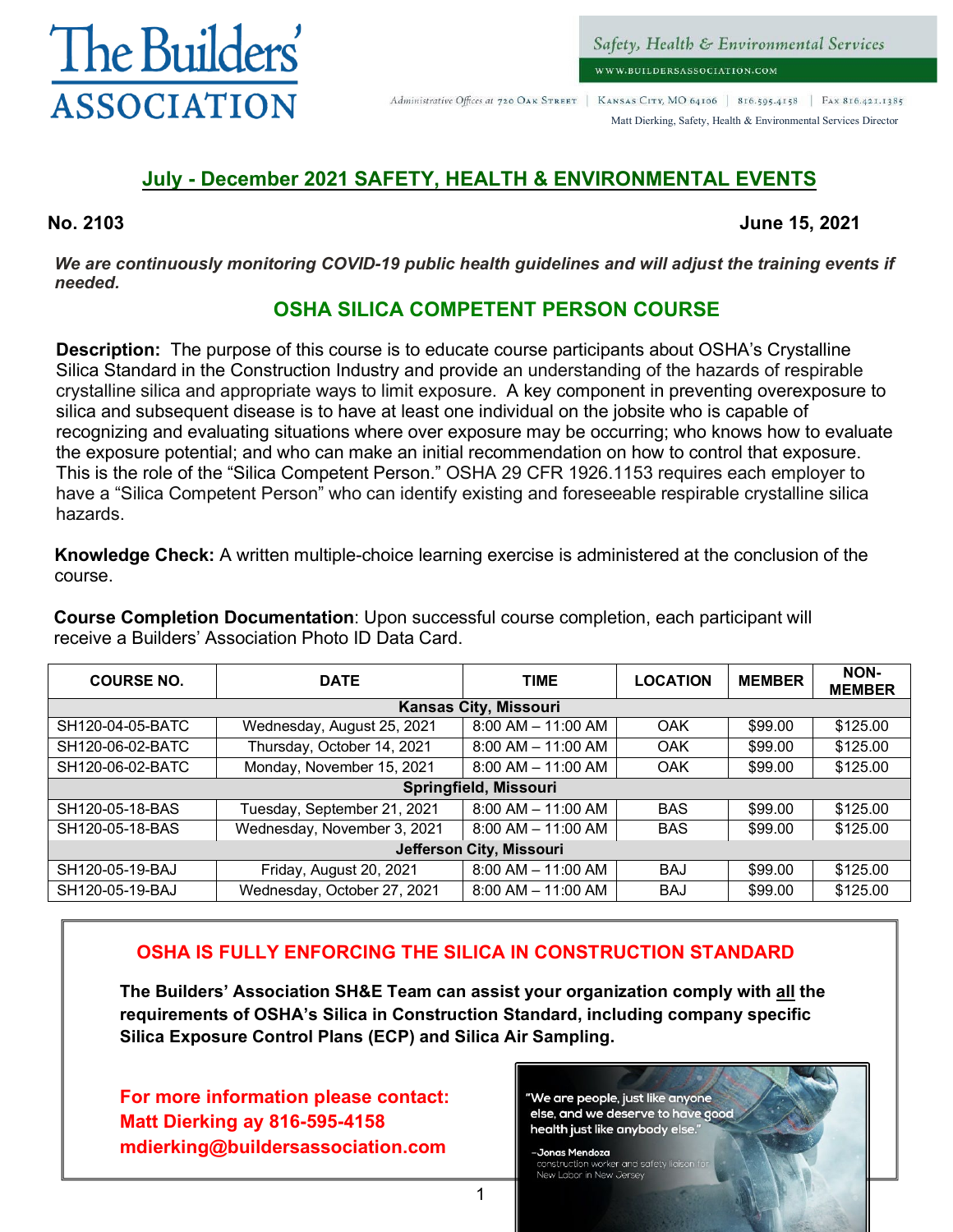#### **OSHA FALL PROTECTION COURSE**

**Description:** OSHA standards require employers to provide fall protection training for each employee who might be exposed to fall hazards. The training shall enable employees to recognize the hazards of falling and shall train each employee in the procedures to be followed in order to minimize these hazards. This Fall Protection Course includes, but is not limited to: establishing definitive parts of Personal Fall Arrest Systems (including body supports, lanyards, self-retracting lifelines, rope grabs, and anchorage components), anchorage points (determination and suitability), arresting forces (limits, methods to reduce, etc.), and fall distances (limits, deceleration distances). This course also covers the usage of equipment including: ladder climbing systems, horizontal lifeline systems, rescue and retrieval systems, rope grab systems, self-retracting lifelines, and care/maintenance of fall protection equipment upon request.

**Knowledge Check:** A written multiple-choice learning exercise is administered at the conclusion of the course.

| <b>COURSE NO.</b> | <b>DATE</b>                  | <b>TIME</b>                  | <b>LOCATION</b> | <b>MEMBER</b> | <b>NON-MEMBER</b> |
|-------------------|------------------------------|------------------------------|-----------------|---------------|-------------------|
|                   |                              | <b>Kansas City, Missouri</b> |                 |               |                   |
| SH112-04-27-BATC  | Wednesday, July 14, 2021     | $8:00$ AM $-$ 11:00 AM       | <b>OAK</b>      | \$99.00       | \$125.00          |
| SH112-04-27-BATC  | Thursday, September 16, 2021 | $8:00$ AM $-$ 11:00 AM       | <b>OAK</b>      | \$99.00       | \$125.00          |
| SH112-04-27-BATC  | Wednesday, November 17, 2021 | $8:00$ AM $-$ 11:00 AM       | <b>OAK</b>      | \$99.00       | \$125.00          |
|                   |                              | Springfield, Missouri        |                 |               |                   |
| SH112-05-27-BAS   | Tuesday, September 14, 2021  | $8:00$ AM $-$ 11:00 AM       | <b>BAS</b>      | \$99.00       | \$125.00          |
| SH112-05-27-BAS   | Monday, December 6, 2021     | $1:00$ PM $-3:00$ PM         | <b>BAS</b>      | \$99.00       | \$125.00          |
|                   |                              | Jefferson City, Missouri     |                 |               |                   |
| SH112-05-28-BAJ   | Tuesday, October 12, 2021    | $8:00$ AM $-$ 11:00 AM       | <b>BAJ</b>      | \$99.00       | \$125.00          |
| SH112-05-28-BAJ   | Monday, November 8, 2021     | $8:00$ AM $-$ 11:00 AM       | <b>BAJ</b>      | \$99.00       | \$125.00          |

**Course Completion Documentation**: Upon successful course completion, each participant will receive a Builders' Association Photo ID Data Card.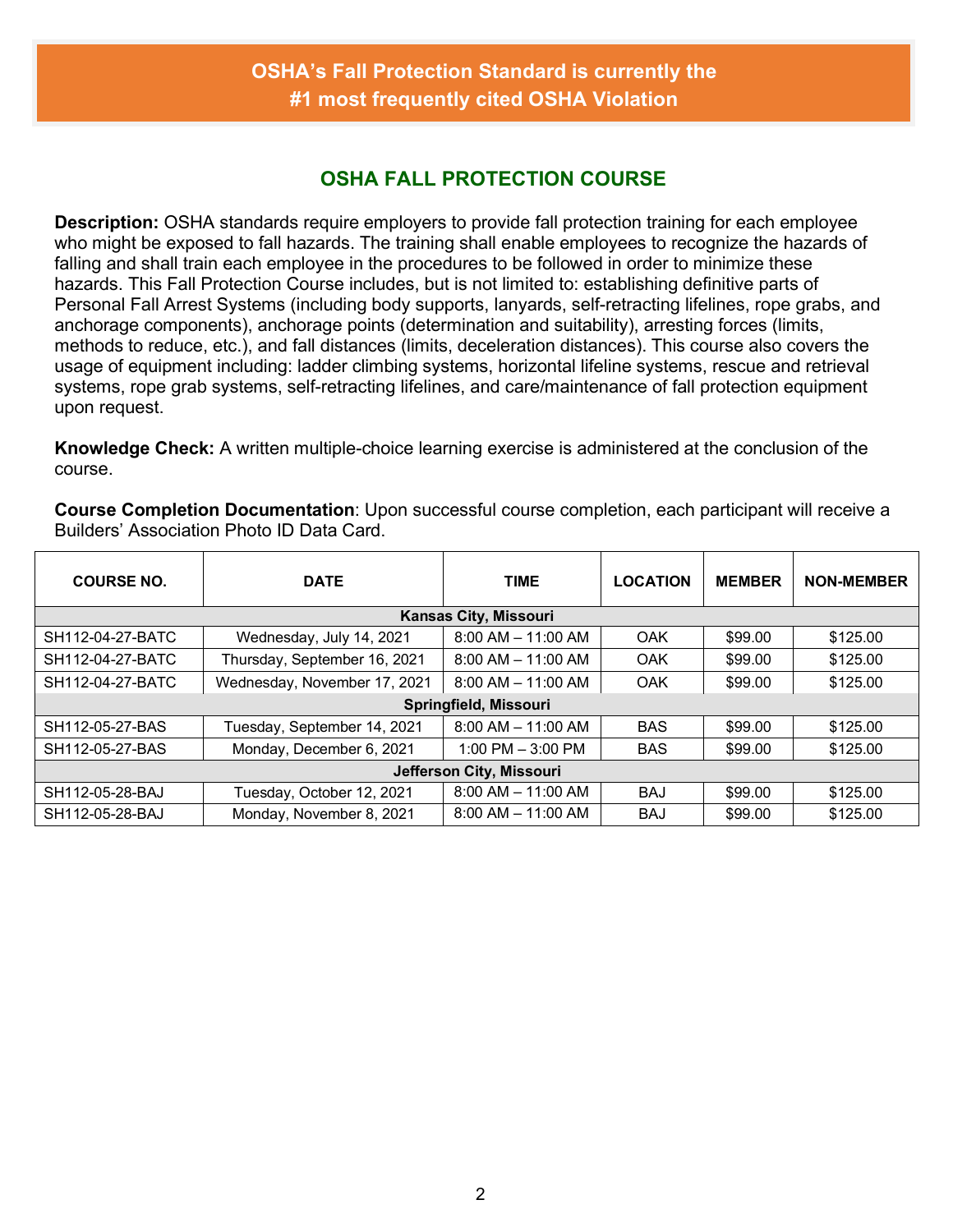#### **OSHA FOCUS FOUR HAZARD COURSE**

**Description:** This course focuses on the top four hazards in the construction industry (falls, electrocutions, struck-bys and caught-ins). Construction workers make up approximately 6% of the country's workforce, but account for more than 20% of all job-related fatalities each year. Construction is one of the most hazardous industries in America; each year a substantial number of construction workers, and countless others, are injured by these four hazards. Participants will be introduced to accident prevention techniques and hazard recognition to improve their awareness about the focus four hazards and ways to abate these hazards. Upon successful course completion, each participant will receive a Builders Association Photo ID Data Card.

| <b>COURSE NO.</b>        | <b>DATE</b>                   | <b>TIME</b>            | <b>LOCATION</b> | <b>MEMBER</b> | NON-<br><b>MEMBER</b> |  |  |  |  |
|--------------------------|-------------------------------|------------------------|-----------------|---------------|-----------------------|--|--|--|--|
|                          | <b>Kansas City, Missouri</b>  |                        |                 |               |                       |  |  |  |  |
| SH210-05-10-BATC         | Wednesday, September 29, 2021 | $8:00$ AM $-$ 11:00 AM | OAK             | \$99.00       | \$125.00              |  |  |  |  |
|                          |                               | Springfield, Missouri  |                 |               |                       |  |  |  |  |
| SH210-06-29-BAS          | Thursday, September 23, 2021  | $8:00$ AM $-$ 11:00 AM | <b>BAS</b>      | \$99.00       | \$125.00              |  |  |  |  |
| Jefferson City, Missouri |                               |                        |                 |               |                       |  |  |  |  |
| SH210-05-21-BAJ          | Monday September 27, 2021     | $8:00$ AM $-$ 11:00 AM | <b>BAJ</b>      | \$99.00       | \$125.00              |  |  |  |  |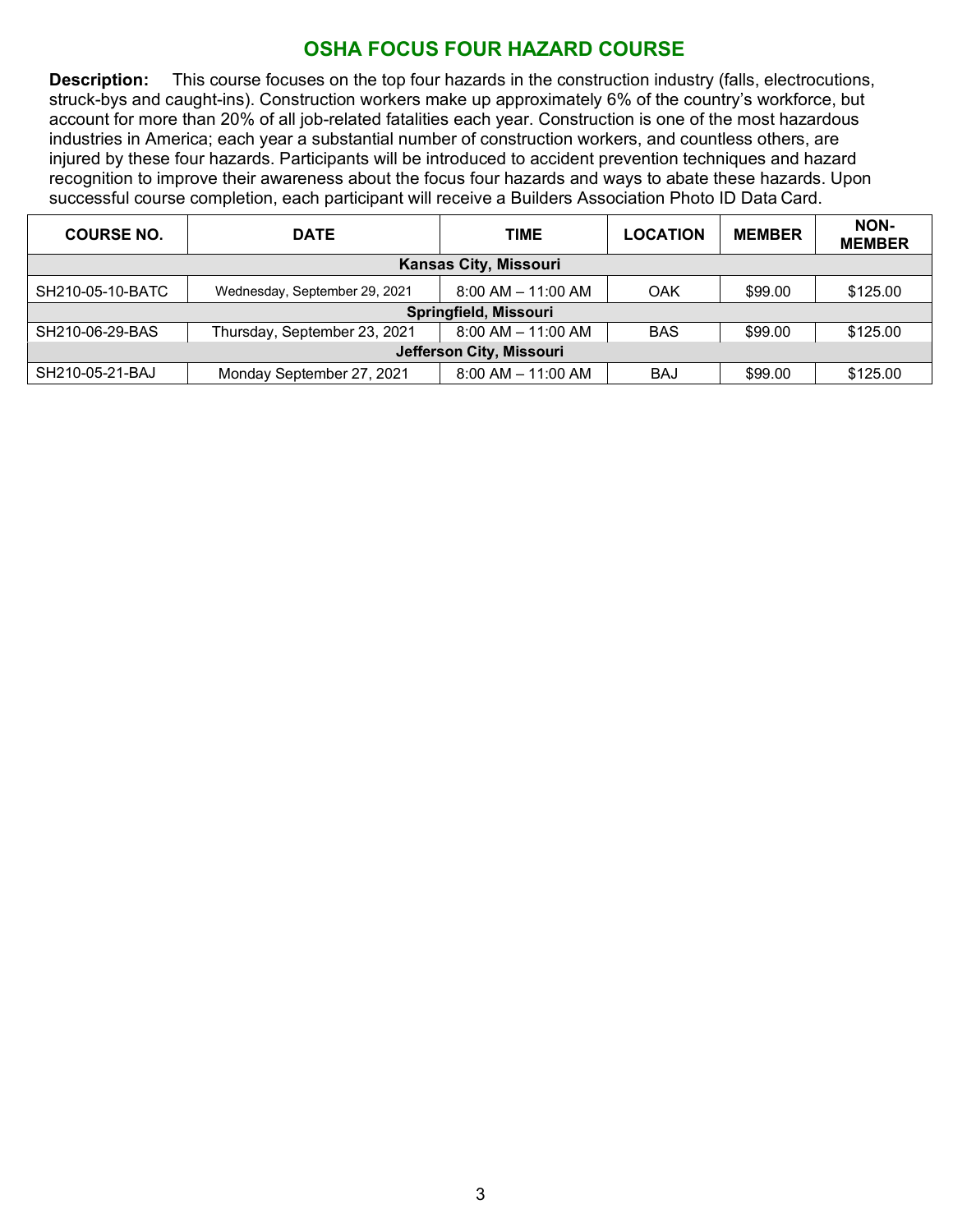#### **OSHA HAZARD COMMUNICATION STANDARD COURSE**

**Description:** OSHA standards require employers to provide exposed employees with effective information and training on hazardous chemicals in their work area at the time of their initial assignment, and whenever a new chemical hazard the employees have not previously been trained about is introduced into their work area. This course covers the general requirements of OSHA's Hazard Communication Standard and provides participants with the knowledge to facilitate recognition and understanding of chemical safety in the workplace. Specific topics covered in this course include hazard classification of health and physical hazards, chemical labeling, signal words, GHS Symbols (Pictograms), Safety Data Sheets (SDSs) 16 section format and much more.

**Knowledge Check:** A written multiple-choice learning exercise is administered at the conclusion of the course.

**Course Completion Documentation**: Upon successful course completion, each participant will receive a Builders' Association Photo ID Data Card.

| <b>COURSE NO.</b>        | <b>DATE</b>                   | <b>TIME</b>                  | <b>LOCATION</b> | <b>MEMBER</b> | NON-<br><b>MEMBER</b> |  |  |
|--------------------------|-------------------------------|------------------------------|-----------------|---------------|-----------------------|--|--|
|                          |                               | <b>Kansas City, Missouri</b> |                 |               |                       |  |  |
| SH925-05-24-BATC         | Friday, August 27, 2021       | $8:00$ AM $-$ 10:00 AM       | OAK             | \$99.00       | \$125.00              |  |  |
| SH925-05-24-BATC         | Thursday, November 18, 2021   | $8:00$ AM $-$ 10:00 AM       | OAK             | \$99.00       | \$125.00              |  |  |
|                          | Springfield, Missouri         |                              |                 |               |                       |  |  |
| SH925-06-29-BAS          | Wednesday, September 22, 2021 | 1:00 PM $-$ 3:00 PM          | <b>BAS</b>      | \$99.00       | \$125.00              |  |  |
| SH925-06-29-BAS          | Thursday, November 4, 2021    | 1:00 PM $-$ 3:00 PM          | <b>BAS</b>      | \$99.00       | \$125.00              |  |  |
| Jefferson City, Missouri |                               |                              |                 |               |                       |  |  |
| SH925-05-21-BAJ          | Thursday, November 11, 2021   | $8:00$ AM $-$ 10:00 AM       | <b>BAJ</b>      | \$99.00       | \$125.00              |  |  |

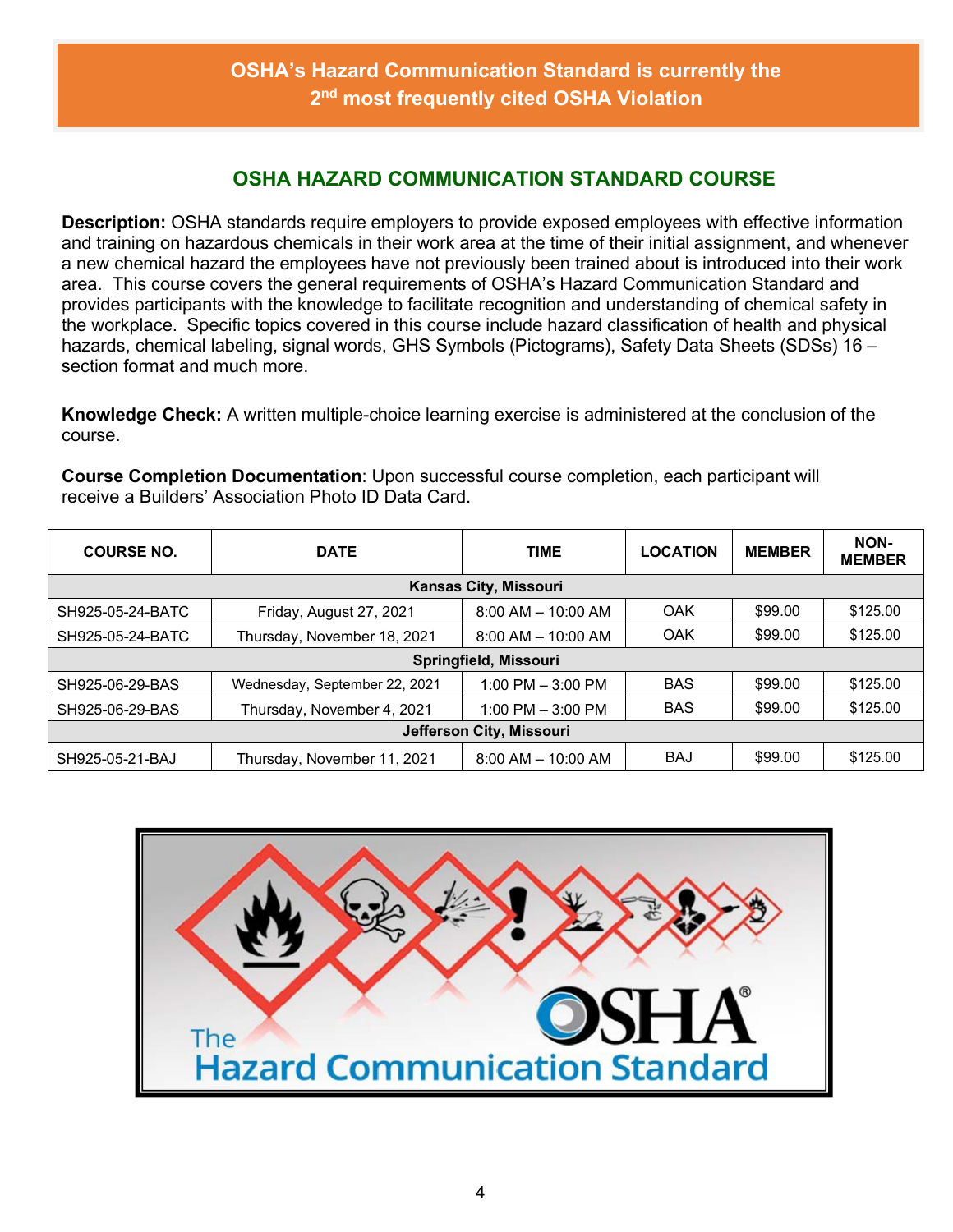## **OSHA's Scaffolding Standard is currently the 3rd most frequently cited OSHA Violation**

#### **OSHA SCAFFOLDING COURSE**

**Description:** This course covers the requirements for safe construction and use of scaffolding using OSHA's construction scaffold standards as a guide. OSHA standards require employers to train each employee who performs work while on a scaffold trained to recognize the hazards associated with the type of scaffold being used and to understand the procedures to control or minimize those hazards. Course topics include hazards associated with scaffold design, assembly, disassembly and use, types of scaffolds, determining scaffold capacity, employee qualifications and training and maintenance, repair and inspection requirements.

**Knowledge Check:** A written multiple-choice learning exercise is administered at the conclusion of the course.

**Course Completion Documentation**: Upon successful course completion, each participant will receive a Builders' Association Photo ID Data Card.

| <b>COURSE NO.</b>        | <b>DATE</b>                 | <b>TIME</b>                  | <b>LOCATION</b> | <b>MEMBER</b> | NON-<br><b>MEMBER</b> |  |  |
|--------------------------|-----------------------------|------------------------------|-----------------|---------------|-----------------------|--|--|
|                          |                             | <b>Kansas City, Missouri</b> |                 |               |                       |  |  |
| SH113-06-01-BATC         | Thursday, August 12, 2021   | $8:00$ AM $-$ 11:00 AM       | OAK             | \$99.00       | \$125.00              |  |  |
| SH113-06-01-BATC         | Thursday, September 9, 2021 | $8:00$ AM $-$ 11:00 AM       | OAK             | \$99.00       | \$125.00              |  |  |
| Springfield, Missouri    |                             |                              |                 |               |                       |  |  |
| SH113-05-27-BAS          | Monday, September 13, 2021  | $8:00$ AM $-$ 11:00 AM       | <b>BAS</b>      | \$99.00       | \$125.00              |  |  |
| SH113-05-27-BAS          | Tuesday, November 2, 2021   | $8:00$ AM $-$ 11:00 AM       | <b>BAS</b>      | \$99.00       | \$125.00              |  |  |
| Jefferson City, Missouri |                             |                              |                 |               |                       |  |  |
| SH113-05-28-BAJ          | Monday, August 23, 2021     | $8:00$ AM $-$ 11:00 AM       | <b>BAJ</b>      | \$99.00       | \$125.00              |  |  |
| SH113-05-28-BAJ          | Tuesday November 9, 2021    | $8:00$ AM $-$ 11:00 AM       | <b>BAJ</b>      | \$99.00       | \$125.00              |  |  |



*Photo courtesy of OSHA.GOV*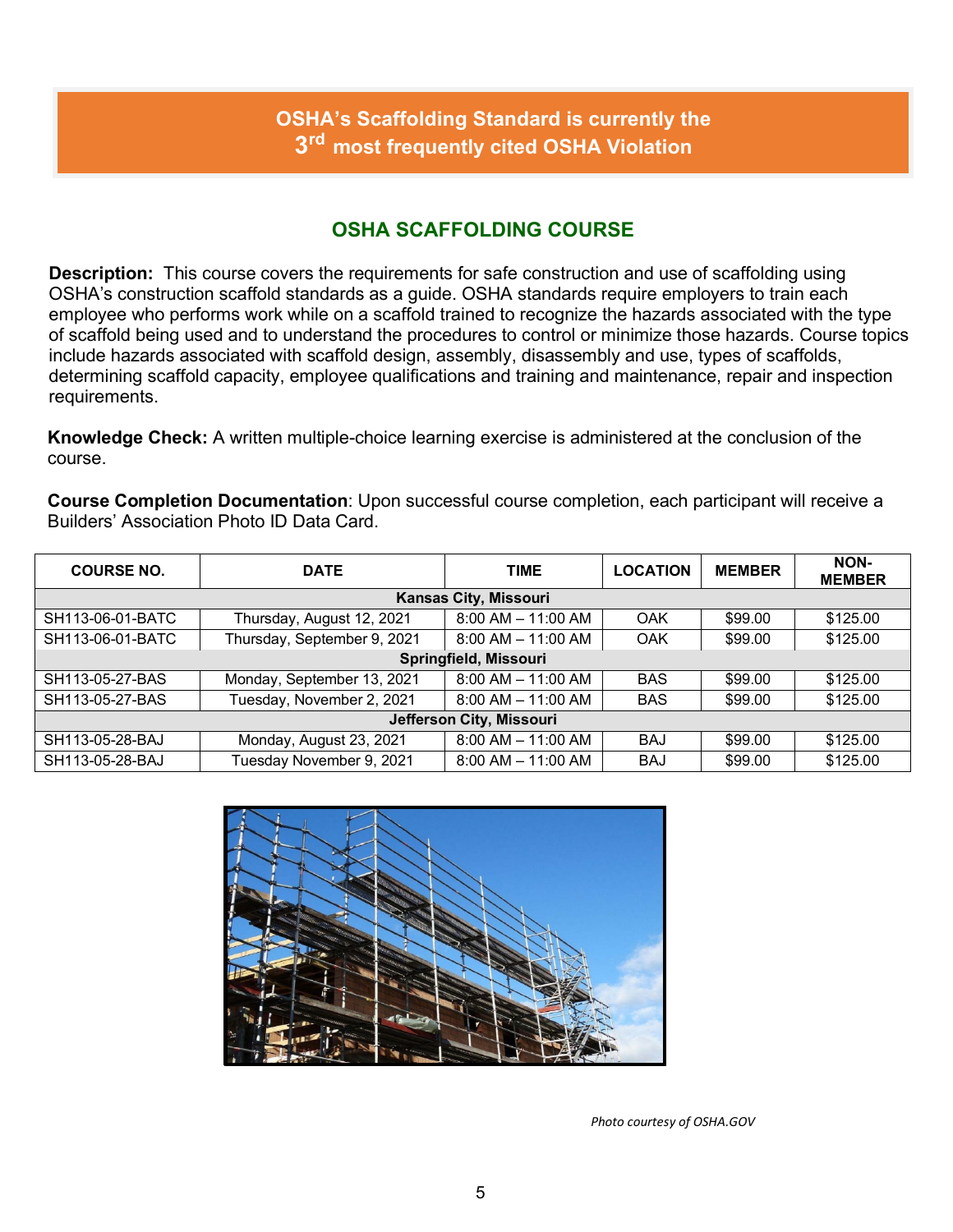#### **OSHA's Powered Industrial Truck Standard is currently the 7th most frequently cited OSHA Violation**

#### **OSHA FORKLIFT OPERATOR COURSE**

**Description:** This course has been designed to reduce injuries and property damage in the work environment for newly trained operators who are ready to go beyond the basics to experienced operators who are either new to your organization or have been with your organization for an extended period of time. Course topics include inspection of equipment, design criteria of the equipment, picking up the load, moving the load, and setting down the load safely.

**Knowledge Check:** A written multiple-choice learning exercise and Operator Performance Evaluation is administered at the conclusion of the course.

**Course Completion Documentation**: Upon successful course completion, each participant will receive a Builders' Association Photo ID Data Card.

| <b>COURSE NO.</b>        | <b>DATE</b>                  | <b>TIME</b>                  | <b>LOCATION</b> | <b>MEMBER</b> | <b>NON-MEMBER</b> |  |  |
|--------------------------|------------------------------|------------------------------|-----------------|---------------|-------------------|--|--|
|                          |                              | <b>Kansas City, Missouri</b> |                 |               |                   |  |  |
| SH110-04-19-BATC         | Thursday, September 8, 2021  | $8:00$ AM $-$ 12:00 PM       | OAK             | \$99.00       | \$125.00          |  |  |
| SH110-04-19-BATC         | Monday, November 1, 2021     | $8:00$ AM $-$ 12:00 PM       | OAK             | \$99.00       | \$125.00          |  |  |
| Springfield, Missouri    |                              |                              |                 |               |                   |  |  |
| SH110-06-28-BAS          | Wednesday, November 10, 2021 | $8:00$ AM $-$ 12:00 PM       | <b>BAS</b>      | \$99.00       | \$125.00          |  |  |
| Jefferson City, Missouri |                              |                              |                 |               |                   |  |  |
| SH110-06-30-BAJ          | Tuesday, November 9, 2021    | 1:00 PM $-$ 5:00 PM          | <b>BAJ</b>      | \$99.00       | \$125.00          |  |  |

# **NOTICE:**

**It is a violation of Federal law for anyone UNDER 18 years of age to operate a forklift or for anyone OVER 18 years of age who is not properly trained and certified to do so.**

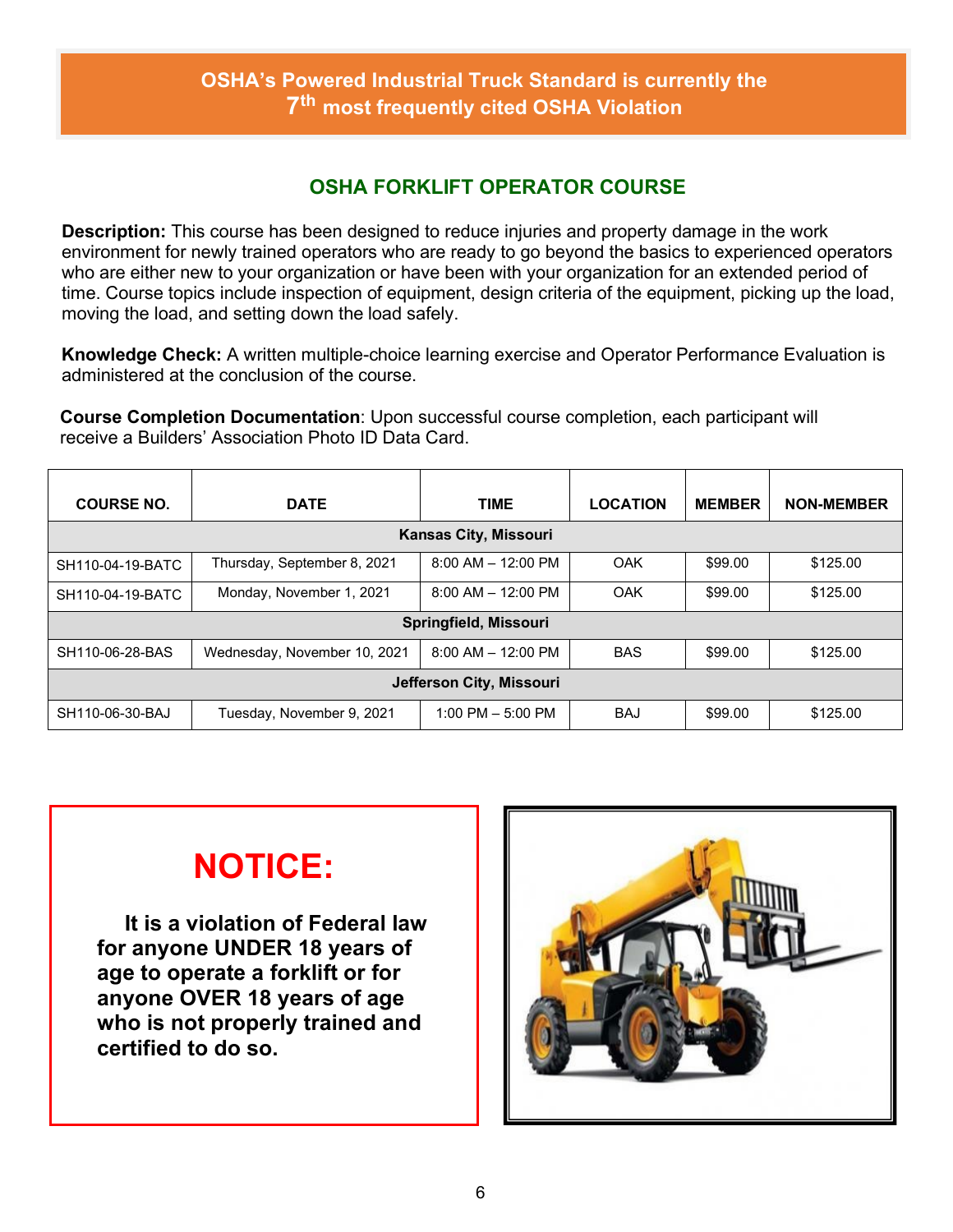## **OSHA 10-HOUR CONSTRUCTION OUTREACH COURSE**

**Description:** The OSHA 10-Hour Construction Outreach Course provides safety and health training to prepare employees for basic hazards found in the construction industry. Participants will gain an understanding of OSHA's Construction Safety and Health Regulations as they apply to real world experiences. Each participant will receive a 29 CFR 1926 Construction Standards Book. Upon successful course completion, each participant will also receive a Builders' Association Photo ID Data Card and a U.S. Department of Labor (OSHA) 10-Hour Construction Outreach Completion Card.

**Missouri House Bill 1549 - This course meets the requirements of HB 1549 that became effective on August 28, 2009, requiring all on-site employees for contractors or subcontractors working on "Public Works" construction projects in which the contract or subcontract is signed on or after August 28, 2009, to have completed an OSHA 10-Hour construction safety program or equivalent within sixty (60) days of beginning work.**

| <b>COURSE NO.</b> | <b>DATE</b>                                                               | <b>TIME</b>                  | <b>LOCATION</b> | <b>MEMBER</b> | NON-<br><b>MEMBER</b> | <b>FOOT</b><br><b>NOTES</b> |
|-------------------|---------------------------------------------------------------------------|------------------------------|-----------------|---------------|-----------------------|-----------------------------|
|                   |                                                                           | <b>Kansas City, Missouri</b> |                 |               |                       |                             |
| SH101-04-12-BATC  | Day 1 - Tuesday, August 31, 2021<br>Day 2 - Wednesday September 1, 2021   | $7:30$ AM $-$ 1:00 PM        | <b>OAK</b>      | \$150.00      | \$175.00              | (1)                         |
| SH101-06-17-BATC  | Day 1 - Monday, November 29, 2021<br>Day 2 - Tuesday, November 30, 2021   | $7:30$ AM $-$ 1:00 PM        | <b>OAK</b>      | \$150.00      | \$175.00              | (1)                         |
|                   |                                                                           | Springfield, Missouri        |                 |               |                       |                             |
| SH101-06-21-BAS   | Day 1 - Tuesday, December 8, 2021<br>Day 2 - Wednesday, December 9, 2021  | $7:30$ AM $-$ 1:00 PM        | <b>BAS</b>      | \$150.00      | \$175.00              | (1)                         |
|                   |                                                                           | Jefferson City, Missouri     |                 |               |                       |                             |
| SH101-06-23-BAJ   | Day 1 - Tuesday, December 14, 2021<br>Day 2 - Wednesday December 15, 2021 | 7:30 AM - 1:00 PM            | <b>BAJ</b>      | \$150.00      | \$175.00              | (1)                         |

## **OSHA 30-HOUR CONSTRUCTION OUTREACH COURSE**

**Description:** The OSHA 30-Hour Construction Outreach Course is an excellent course for superintendents, field supervisors, project managers, safety professionals, or anyone responsible for safety and health issues in your organization. Attendees will gain an understanding of OSHA Construction Safety Regulations as they apply to real world experiences. Each participant will receive a 29 CFR 1926 Construction Standards Book. Upon successful course completion, each participant will also receive a Builders' Association Photo ID Data Card and a U.S. Department of Labor (OSHA) 30-Hour Construction Outreach Completion Card. Participants must attend all dates to receive course completion card. Lunch is provided.

| <b>COURSE NO.</b> | <b>DATE</b>                        | <b>TIME</b>                  | <b>LOCATION</b> | <b>MEMBER</b> | NON-<br><b>MEMBER</b> | <b>FOOT</b><br><b>NOTES</b> |
|-------------------|------------------------------------|------------------------------|-----------------|---------------|-----------------------|-----------------------------|
|                   |                                    | <b>Kansas City, Missouri</b> |                 |               |                       |                             |
| SH103-4-23-BATC   | Day 1 - Monday, October 4, 2021    | 7:30 AM - 4:00 PM            | <b>OAK</b>      | \$425.00      | \$525.00              | (1)                         |
|                   | Day 2 - Tuesday, October 5, 2021   | 7:30 AM - 4:00 PM            | <b>OAK</b>      |               |                       |                             |
|                   | Day 3 - Wednesday, October 6, 2021 | 7:30 AM - 4:00 PM            | <b>OAK</b>      |               |                       |                             |
|                   | Day 4 - Thursday, October 7, 2021  | 7:30 AM - 4:00 PM            | <b>OAK</b>      |               |                       |                             |

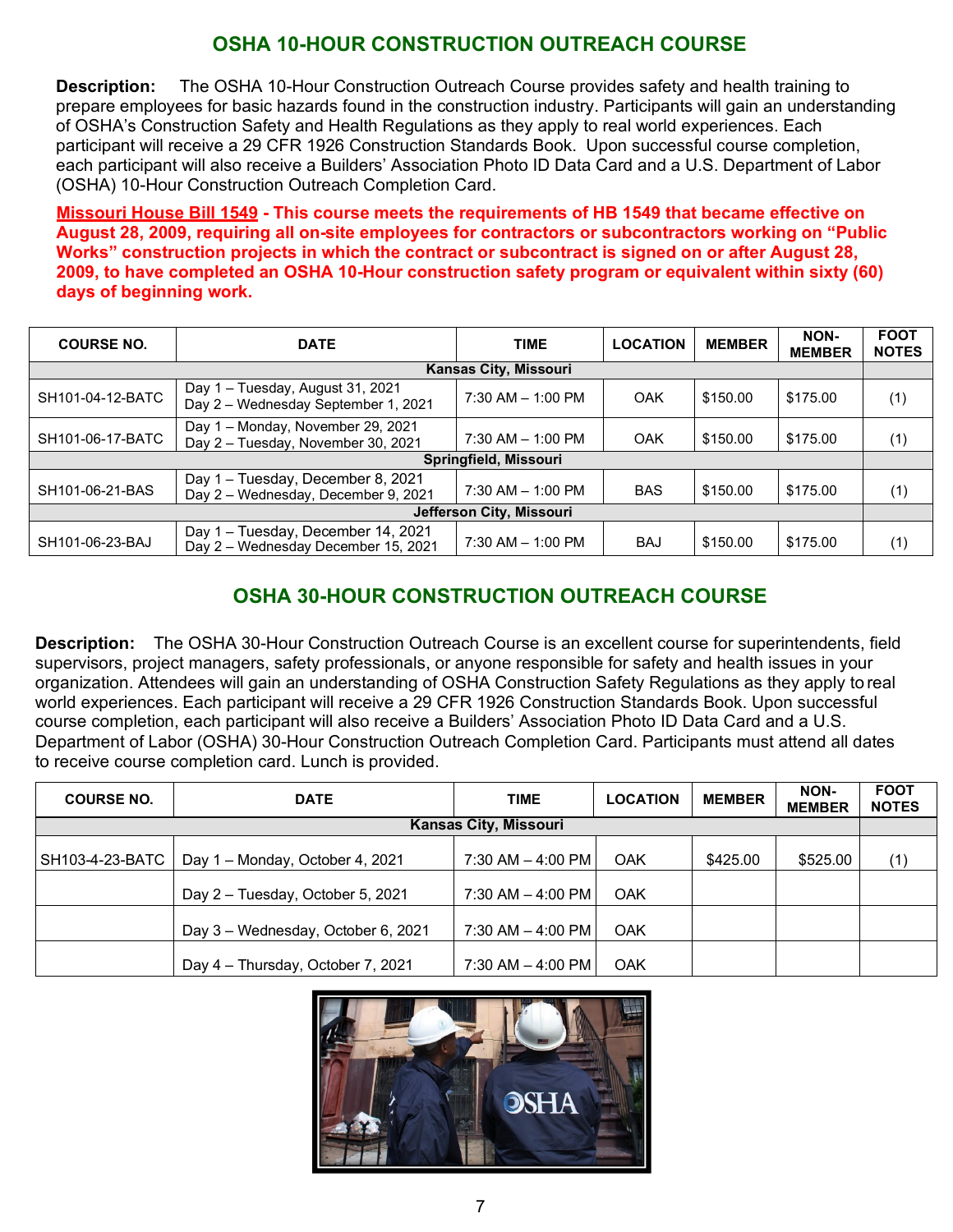## **AMERICAN RED CROSS WORKPLACE FIRST AID/AED/CPR COURSE**

**Description:** The purpose of this course is to give individuals in the workplace knowledge and skills necessary to recognize and provide basic first aid care for injuries and sudden illnesses until advanced medical

personnel arrive and take over. This course also includes information on breathing or cardiac emergencies. Please wear comfortable clothing, as you will be asked to perform skills. Attendance of the entire session is required and participants must complete all skill practices for certification. Upon successful course completion, each participant will



Together, we can save a life

receive an American Red Cross Universal Certificate indicating First Aid/AED/CPR that is valid for two years.

| <b>COURSE NO.</b>        | <b>DATE</b>                 | <b>TIME</b>                  | <b>LOCATION</b> | <b>MEMBER</b> | NON-<br><b>MEMBER</b> |  |
|--------------------------|-----------------------------|------------------------------|-----------------|---------------|-----------------------|--|
|                          |                             | <b>Kansas City, Missouri</b> |                 |               |                       |  |
| SH124-04-02-BATC         | Thursday, September 2, 2021 | $8:00$ AM $- 12:00$ PM       | OAK             | \$75.00       | \$100.00              |  |
| SH124-05-25-BATC         | Tuesday, October 19, 2021   | $8:00$ AM $-$ 12:00 PM       | OAK             | \$75.00       | \$100.00              |  |
| SH124-06-03-BATC         | Wednesday December 1, 2021  | 8:00 AM - 12:00 PM           | OAK             | \$75.00       | \$100.00              |  |
|                          |                             | Springfield, Missouri        |                 |               |                       |  |
| SH124-05-18-BAS          | Tuesday, September 28, 2021 | $8:00$ AM $-$ 12:00 PM       | <b>BAS</b>      | \$75.00       | \$100.00              |  |
| Jefferson City, Missouri |                             |                              |                 |               |                       |  |
| SH124-05-19-BAJ          | Thursday, August 19, 2021   | $8:00$ AM $-$ 12:00 PM       | <b>BAJ</b>      | \$75.00       | \$100.00              |  |

## **OSHA CONFINED SPACE ENTRY FOR CONSTRUCTION COURSE**

**Description:** This course covers the safety and health hazards associated with confined spaces in the construction industry. Course topics include recognition of confined space hazards, identification of permit required confined spaces (PRCS) and non-permit required confined spaces (NPRCS), use of instrumentation to evaluate atmospheric hazards, ventilation techniques, development and implementation of a confined space program, proper signage, and training requirements. This course also covers the key differences between OSHA's general industry vs. construction standards.

**Knowledge Check:** A written multiple-choice learning exercise is administered at the conclusion of the course.

**Course Completion Documentation**: Upon successful course completion, each participant will receive a Builders' Association Photo ID Data Card.

| <b>COURSE NO.</b>            | <b>DATE</b>                | <b>TIME</b>          | <b>LOCATION</b> | <b>MEMBER</b> | NON-<br><b>MEMBER</b> |  |  |
|------------------------------|----------------------------|----------------------|-----------------|---------------|-----------------------|--|--|
| <b>Kansas City, Missouri</b> |                            |                      |                 |               |                       |  |  |
| SH107-04-28-BATC             | Thursday, August 26, 2021  | 12:30 PM - 3:30 PM   | OAK             | \$99.00       | \$125.00              |  |  |
| Springfield, Missouri        |                            |                      |                 |               |                       |  |  |
| SH107-05-17-BAS              | Tuesday, November 16, 2021 | 12:30 PM - 3:30 PM   | <b>BAS</b>      | \$99.00       | \$125.00              |  |  |
| Jefferson City, Missouri     |                            |                      |                 |               |                       |  |  |
| SH107-05-20-BAJ              | Tuesday, August 24, 2021   | 12:30 PM $-$ 3:30 PM | <b>BAJ</b>      | \$99.00       | \$125.00              |  |  |

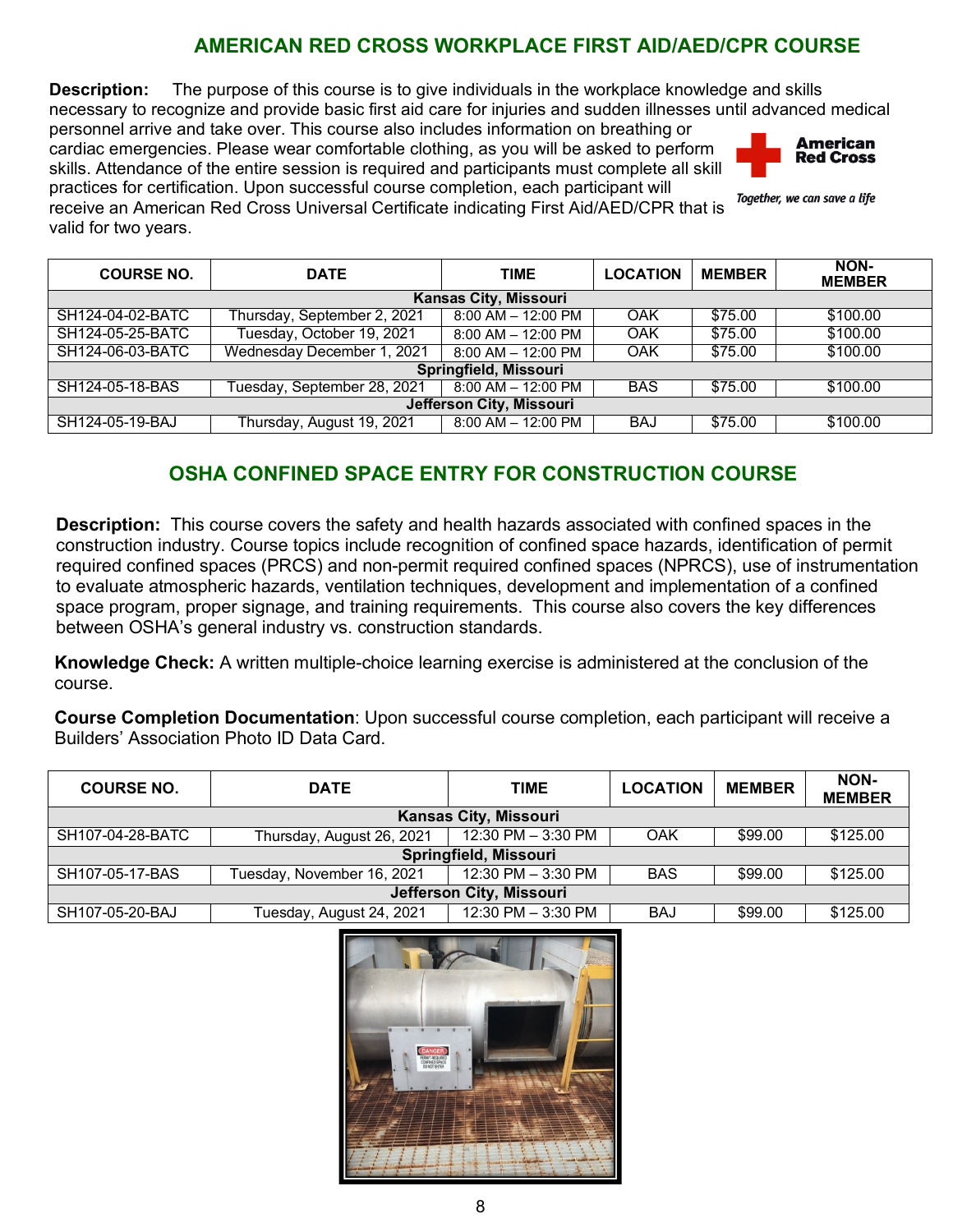#### **OSHA EXCAVATION COMPETENT PERSON COURSE**

**Description:** This course has been designed specifically for those involved in excavation, trenching, and related operations. OSHA requires a "Competent Person" to oversee these jobsites, as they are some of the most hazardous of all construction operations. Topics covered in this course include:

- 29 CFR 1926, Subpart P<br>■ OSHA Excavation Compe
- OSHA Excavation Competent Person
- **Inspection**
- **Soil Classification Categories**
- **Fall Protection**
- Protective Systems
- **Access and Egress**
- **Exposure to Falling Loads**
- **Exposure to Vehicular Traffic**
- Water Accumulation
- **IDENTIFICATE IS Underground Utilities & One** Call System
- **Hazardous Atmospheres**
- **Emergency Rescue Planning**
- **Criminal Prosecution & Wrongful Death** Lawsuits relating to Trenching/Excavation **Accidents**

**Knowledge Check:** A written multiple-choice learning exercise is administered at the conclusion of the course.

**Course Completion Documentation**: Upon successful course completion, each participant will receive a Builders' Association Photo ID Data Card.

| <b>COURSE NO.</b>        | <b>DATE</b>                 | <b>TIME</b>                  | <b>LOCATION</b> | <b>MEMBER</b> | NON-<br><b>MEMBER</b> |
|--------------------------|-----------------------------|------------------------------|-----------------|---------------|-----------------------|
|                          |                             | <b>Kansas City, Missouri</b> |                 |               |                       |
| SH106-04-28-BATC         | Monday, July 12, 2021       | $8:00$ AM $-$ 11:30 AM       | OAK             | \$99.00       | \$125.00              |
| SH106-04-28-BATC         | Monday, July 19, 2021       | $8:00$ AM $-$ 11:30 AM       | OAK             | \$99.00       | \$125.00              |
| SH106-04-28-BATC         | Monday, August 30, 2021     | $8:00$ AM $-$ 11:30 AM       | OAK             | \$99.00       | \$125.00              |
|                          |                             | Springfield, Missouri        |                 |               |                       |
| SH106-05-17-BAS          | Friday, November 5, 2021    | $8:00$ AM $-$ 11:30 AM       | <b>BAS</b>      | \$99.00       | \$125.00              |
| Jefferson City, Missouri |                             |                              |                 |               |                       |
| SH106-05-20-BAJ          | Wednesday, October 13, 2021 | $8:00$ AM $-$ 11:30 AM       | <b>BAJ</b>      | \$99.00       | \$125.00              |



**For additional information about any of these courses, multiple participant discount pricing or to schedule a course specifically for your organization contact: Matt Dierking at 816-595-4158 or mdierking@buildersassociation.com**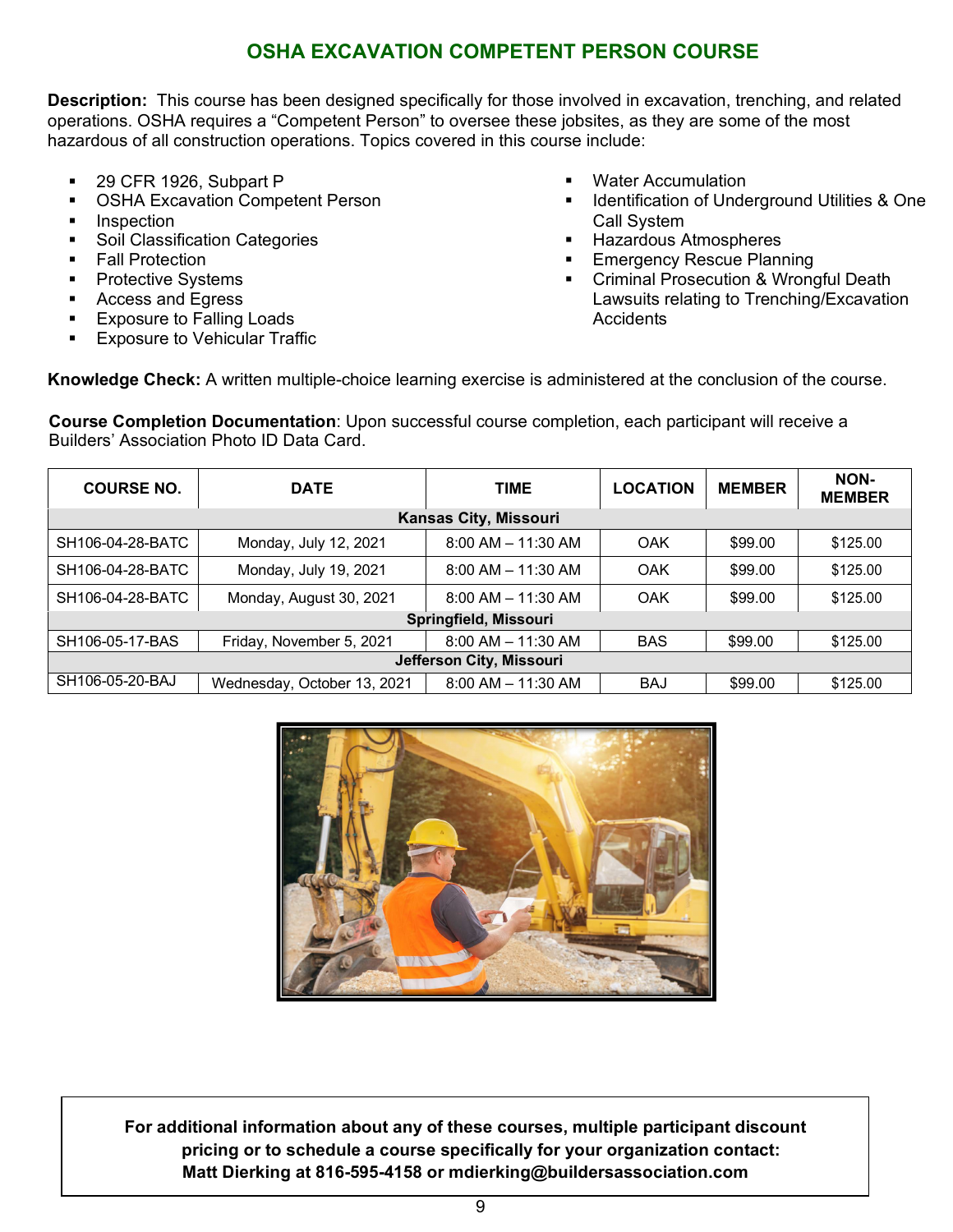## **COURSE REGISTRATION INFORMATION**

- a) Course cancellations/confirmations will be made via email, with the designated contact person listed on the registration, the week prior to scheduled course date.
- b) Course cancellation must be made a minimum of five (5) business days prior to the scheduled course date to receive a full course refund or to reschedule.
- c) Each scheduled course is required to have a minimum enrollment of eight (8) paid course participants in order for the course to be conducted.
- d) Any course participant who has been ill or has any signs of illness within twenty-four (24) hours prior to the class (fever, cough, breathing difficulties/shortness of breath, or other symptoms) should not attend a course.
- e) There will be six (6) feet of separation of course participants and instructor(s) at all times, as well as no physical contact for any course in which skills are required to be performed.
- f) In addition to six (6) feet of separation, course participants will be required to wear appropriate cloth face coverings in accordance with current local public health policies, which may include cloth masks, when attending course(s) and at a Builders' Association facility.

#### **COURSE FOOTNOTES :**

(1) No charge to attend course for Carpenters, Millwrights, and Floorlayers in good standing with the St. Louis - Kansas City Carpenters Regional Council. The Builders' Association reserves the right to charge for course fees if denied by CDC.

#### **LOCATION OF TRAINING COURSES:**

- **OAK** = The Builders' Association 720 Oak St., Kansas City, Missouri 64406
- **BAS** = The Builders' Association Central Service Center 521 South Ingram Mill Road, Springfield, Missouri 65802
- **BAJ** = The Builders' Association Southern Service Center 3632 West Truman Blvd., Jefferson City, Missouri 65109

To have training conducted at your facility or at a specific location, please contact: **Matt Dierking** Telephone: 816.595.4158 Email: [mdierking@buildersassociation.com](mailto:mdierking@buildersassociation.com)

# *REGISTRATION FORM ON LAST PAGE*